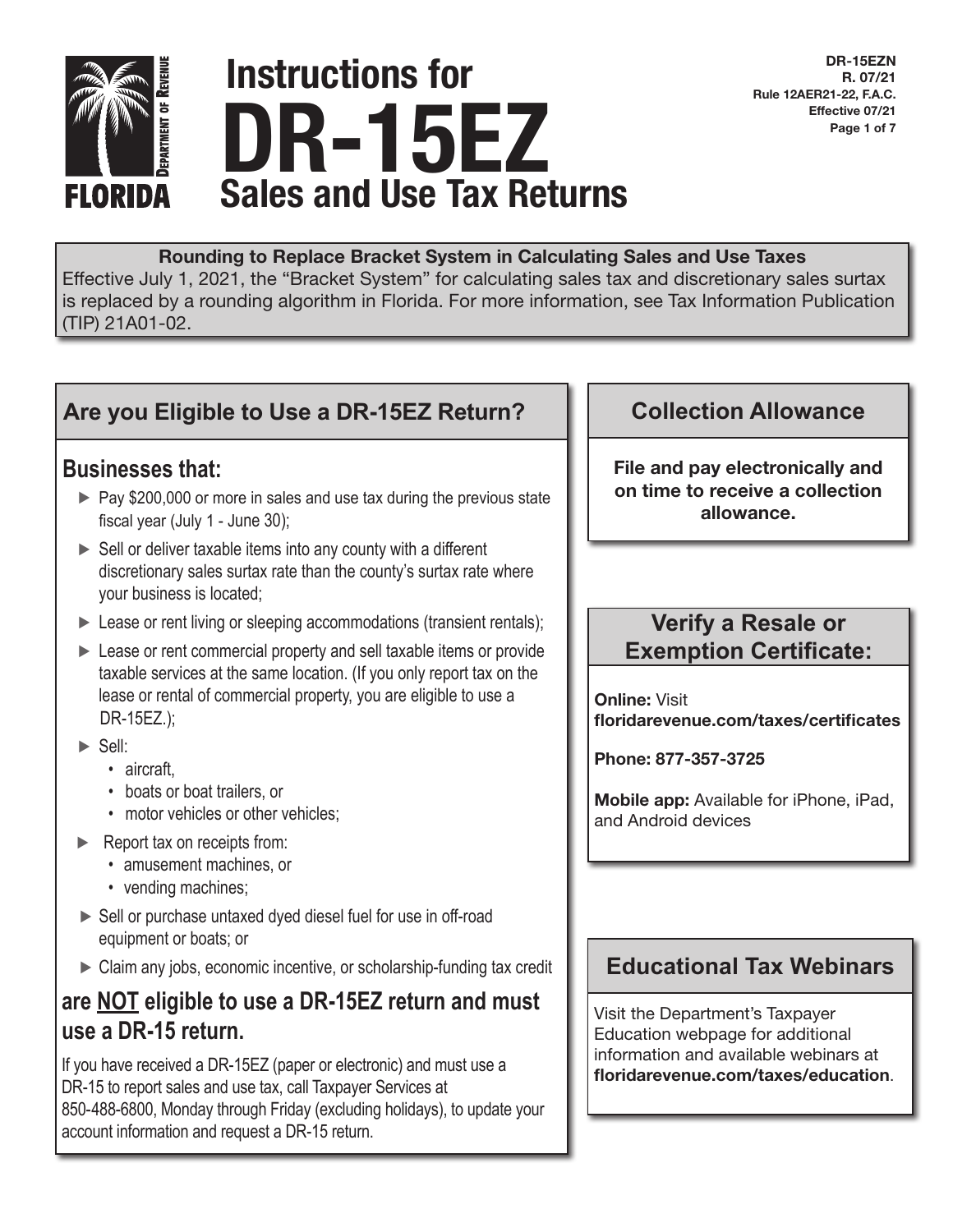DR-15EZN R. 07/21 Page 2 of 7

# Complete the Back of the Return First!

| <b>DOLLARS</b><br>1. Gross Sales<br>(Do not include tax)<br>2. Exempt Sales<br>(Include these in                                                                                                                           | CENTS   Under penalties of perjury, I declare that I have read this return and<br>the facts stated in it are true.                                                                                                                                                         |
|----------------------------------------------------------------------------------------------------------------------------------------------------------------------------------------------------------------------------|----------------------------------------------------------------------------------------------------------------------------------------------------------------------------------------------------------------------------------------------------------------------------|
| Gross Sales, Line 1)<br>3. Taxable Sales/Purchases<br>(Include Internet/Out-of-State →<br>Purchases)<br>4. Total Tax Due<br>(Include Discretionary Sales Surtax                                                            | Signatur<br>The total amount of lawful deductions (Line 5) and<br>sales tax credit memos issued by the Department<br>Signatur<br>(Line 6) cannot be more than the total tax due (Line 4).                                                                                  |
| from Line B)<br>5. Less Lawful Deductions<br>6. Less DOR Credit Memo<br>7. Net Tax Due<br>8. Less Collection Allowance or<br><b>Plus</b> Penalty and Interest<br>9. Amount Due With Return<br>(Enter this amount on front) | Discretionary Sales Surtax Information<br>A. Taxable Sales and<br>Purchases NOT Subject<br>to DISCRETIONARY<br><b>SALES SURTAX</b><br><b>B.</b> Total Discretionary<br>Sales Surtax Due<br>E-file / E-pay to Receive Collection Allowance<br>Please do not fold or staple. |
| File and pay electronically and on time<br>to receive a collection allowance.                                                                                                                                              | Be sure to use the correct tax<br>return for each reporting period.                                                                                                                                                                                                        |
| <b>Certificate Number:</b>                                                                                                                                                                                                 | <b>Florida Sales and Use Tax Return</b><br><b>DR-15EZ</b><br><b>Reporting Period</b><br><b>HD/PM DATE:</b>                                                                                                                                                                 |
| <b>Surtax Rate:</b>                                                                                                                                                                                                        | Location/Mailing Address Changes:                                                                                                                                                                                                                                          |
|                                                                                                                                                                                                                            | New Location Address:                                                                                                                                                                                                                                                      |
|                                                                                                                                                                                                                            | Telephone Number: (<br>New Mailing Address: _                                                                                                                                                                                                                              |
| <b>FLORIDA DEPARTMENT OF REVENUE</b><br>5050 W TENNESSEE ST<br><b>TALLAHASSEE FL 32399-0120</b>                                                                                                                            | Amount Due From Line 9<br>On Reverse Side                                                                                                                                                                                                                                  |
| Due:<br><b>Late After:</b>                                                                                                                                                                                                 |                                                                                                                                                                                                                                                                            |

the back of the return.

## **Due Dates, Electronic Filing and Payment, and Other Filing Information**

**Due Dates:** Tax returns and payments are due on the 1<sup>st</sup> and late after the  $20<sup>th</sup>$  day of the month following each reporting period. If the 20<sup>th</sup> falls on a Saturday, Sunday, or a state or federal holiday, your tax return must be received electronically, postmarked, or hand delivered on the first business day following the  $20<sup>th</sup>$ .

**Due Dates for Electronic Payments:** To avoid penalty and interest, you must **initiate your electronic payment and receive a confirmation number no later than 5:00 p.m. ET on the business day prior to the 20th**. Keep the confirmation number in your records. For a list of deadlines for initiating electronic payments on time, visit **floridarevenue.com/forms**, select the eServices

section, and then select the current year *Florida eServices Calendar of Electronic Payment Deadlines* (Form DR-659).

**Due Date Reminders:** If you file your paper returns monthly or quarterly, you can sign up to receive an email every reporting period, reminding you of the due date. Visit **floridarevenue.com/dor/subscribe.** Electronic filers will receive due date reminders without using the subscription service.

**No Tax Due? Telefile at 800-550-6713 - You must file a tax return for each reporting period, even if no tax is due.** You can telefile using the toll-free number to conveniently file your returns when no tax is due and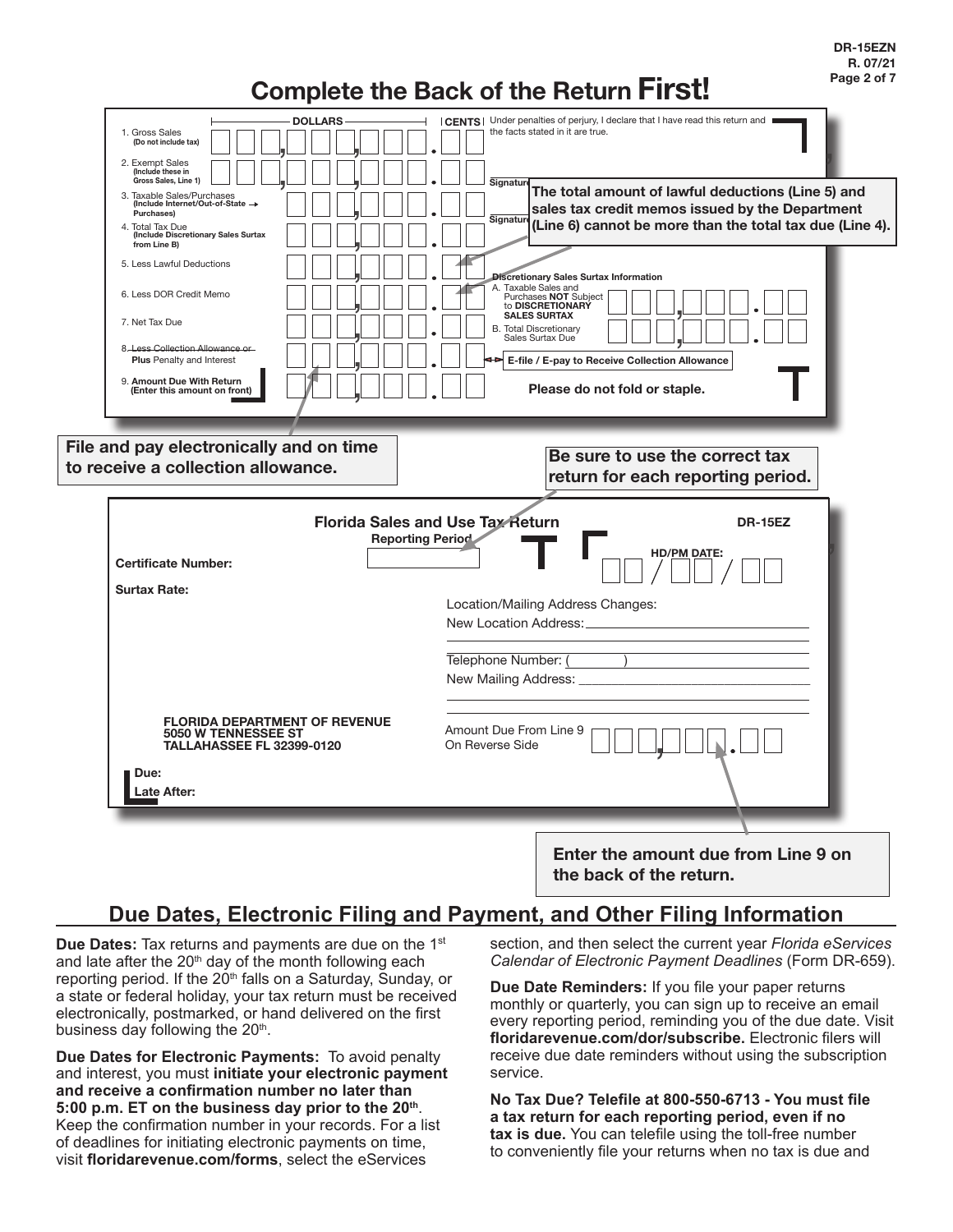you are not claiming deductions or credits. When you telefile your return instead of mailing it, you will receive a confirmation number for your records. If you telefile, remember:

- to have your certificate number handy it's printed on your returns; and
- do not mail your return to the Department keep it with your confirmation number.

**Electronic Filing and Payment:** You can file returns and pay sales and use tax using the Department's website or you may purchase software from a software vendor. You may voluntarily file returns and pay tax electronically; however, taxpayers who paid **\$20,000 or more** in sales and use tax during the most recent state fiscal year (July 1 through June 30) **are required** to file returns and pay tax electronically during the next calendar year (January through December).

**Enroll to file and pay electronically:** Visit **floridarevenue.com/taxes/eEnroll**. After you complete your electronic enrollment, additional information about electronic filing will be sent to you.

**Vendor software:** You may purchase software from a software vendor to file and pay sales and use tax electronically. While you may use purchased software to file your sales and use tax electronically, you may not use software to create paper (alternative or substitute) returns to file with the Department. If you use vendor software to prepare a "tax calculation worksheet," do not file the worksheet with the Department as a tax return. To ensure proper credit to your account, be sure to transfer information from the worksheet to your personalized return.

**Amended replacement returns:** If you discover that your original return was incorrect, you must complete an amended return and submit it electronically or by mail. **Your amended return will replace any return you previously filed for the same reporting period.** It is important that you complete the amended return as it should have been originally filed rather than entering only additional or corrected information.

**The quickest way to file an amended return is online.** Visit **floridarevenue.com** to submit your amended return electronically and pay any additional tax due or report an overpayment.

| Florida Sales and Use Tax Return<br><b>Reporting Period</b>                                            | <b>DR-15EZ</b>                                             |
|--------------------------------------------------------------------------------------------------------|------------------------------------------------------------|
| Certificate Number:                                                                                    | <b>HO/PM DATE:</b>                                         |
| <b>Surtax Rate:</b>                                                                                    | Location/Mailing Address Changes:<br>New Location Address: |
| <b>Amended replacement</b>                                                                             | Telephone Number: (<br>New Mailing Address:                |
| <b>FLORIDA DEPARTMENT OF REVENUE</b><br><b>5050 W TENNESSEE ST</b><br><b>TALLAHASSEE FL 32399-0120</b> | Amount Due From Line 9<br>On Reverse Side                  |
| <b>Due</b><br>Late After:                                                                              |                                                            |
|                                                                                                        |                                                            |

**If you choose to file an amended return by mail**, you will need a blank return from the Department. To download a blank return, visit **floridarevenue.com/forms**, select the Sales and Use Tax section, and then select the return

that you need. **Write your certificate number, reporting period, business name, and address on the return.** Write "*Amended replacement*" on the return you use (see preceding example) and enter the correct information on your return.

Your amended return may result in an overpayment or an additional amount due. **If you overpaid the amount due with your original return or you owe an additional amount, the amount reported on Line 9 of the amended return will not match any overpayment or any additional amount due.** You must pay any additional amount due with the amended return. If you have overpaid, a credit for the amount overpaid will be issued.

**Checks or Money Orders (NO Cash):** Tax payments must be in U.S. funds only. Make checks or money orders payable to the Florida Department of Revenue. **Write your certificate number on your check or money order**. Mail your check or money order with your return.

**Keep records that support all transactions for at least three years** from the date you file your return or the date it is required to be filed, whichever is later.

**Mailing Your Returns and Payments:** If you received window-style envelopes from the Department, be sure to place your return in the envelope so the Department's mailing address can be seen in the window of the envelope. **If you use a return without your business information printed on it, write your business name, address, certificate number, and reporting period in the spaces provided**. If you do not have a window-style return envelope, mail your return and payment to:

> Florida Department of Revenue 5050 W Tennessee St Tallahassee FL 32399-0120

**If you need to replace lost or damaged returns or coupon books,** call Taxpayer Services at 850-488-6800, Monday through Friday, excluding holidays.

#### **Account Changes**

**If you change your business name, mailing address, location address within the same county, or close or sell your business, immediately notify the Department.** You can also notify the Department when you temporarily suspend or resume your business operations. The quickest way to notify the Department is by visiting **floridarevenue.com/taxes/updateaccount**. To notify us in writing, mail a letter to:

Account Management – MS 1-5730 Florida Department of Revenue 5050 W Tennessee St Tallahassee, FL 32399-0160

**Be sure to include your business partner number and your certificate number** in any written correspondence sent to the Department.

If you cancel your account or sell your business, **you must file a final return and pay all applicable taxes due within 15 days** after closing or selling the business. Your final return must cover the period from your most recent return filing to the closing date.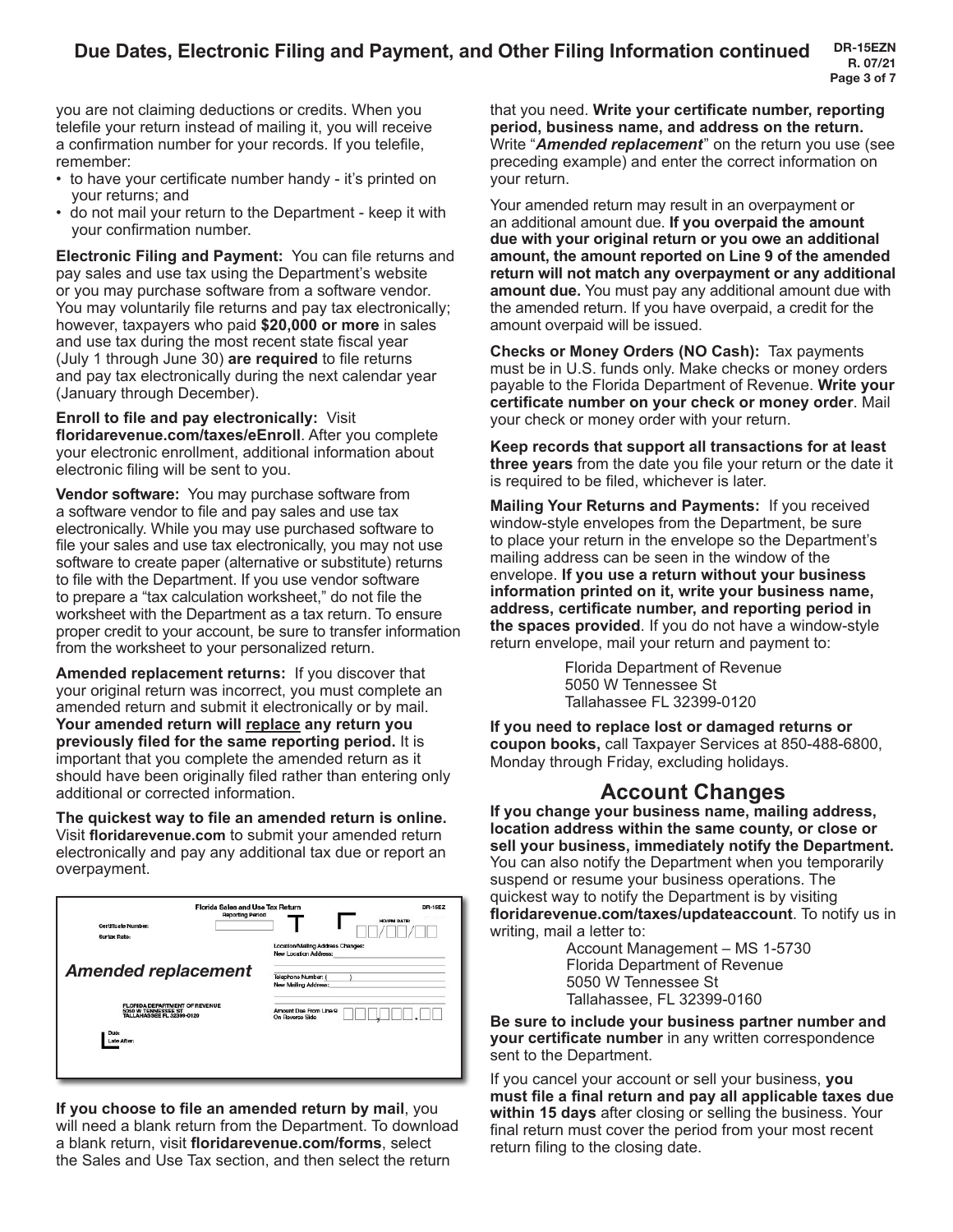#### **Submit a new registration (online or paper) if you:**

- move your business location from one Florida county to another;
- add another location;
- purchase or acquire an existing business; or
- change the form of ownership of your business.

# **Florida Annual Resale Certificate**

Registered sales and use tax dealers are provided a Florida Annual Resale Certificate to make tax-exempt purchases or rentals of property or services for resale. You may provide a paper or electronic copy of your current Florida Annual Resale Certificate or the certificate number to any seller when making purchases or rentals of property or services that you intend to resell or re-rent as part of your business. If you purchase or rent property or services that will be used in your business, your Florida Annual Resale Certificate should **not** be used.

As a dealer, you have an obligation to collect the applicable amount of sales and use tax and discretionary sales surtax when you resell or re-rent the property or service at retail. If you need help determining what you may buy or rent tax exempt for resale, the *Florida Annual Resale Certificate for Sales Tax* brochure (Form GT-800060) is available on the Department's website.

Sellers who make tax-exempt sales or rentals for purposes of resale or re-rental must document the exemption using any one of these methods:

- Obtain a paper or electronic copy of your customer's current Florida Annual Resale Certificate.
- For each tax-exempt sale, use your customer's Florida sales tax certificate number to obtain a transaction authorization number.
- For each tax-exempt customer, use your customer's Florida sales tax certificate number to obtain a vendor authorization number.

Sellers may verify a Florida Annual Resale Certificate number and obtain an authorization number:

- Online: Visit **floridarevenue.com/taxes/certificates**
- Phone: **877-357-3725**
- Mobile app: Available for iPhone, iPad, and Android devices

# **Proper Collection of Tax**

Collecting the right amount of tax is important because mistakes will cost you money. Florida's general state sales tax rate is 6%. Additionally, most counties also have a local option discretionary sales surtax. Surtax rates are published in the Discretionary Sales Surtax Information form (DR-15DSS) each year and available online at **floridarevenue.com/forms** under the Discretionary Sales Surtax section.

#### **[State Sales and Use Tax Rate] + [Surtax Rate] = [Total Tax Rate]**

Dealers must calculate the total tax due on each sale. The tax must be shown separately on each invoice and may be calculated on either the combined taxable amount or the individual taxable amounts on an invoice.

Dealers must calculate the total tax due by multiplying the taxable sale by the total tax rate to determine the amount of tax due.

## **[Sale Amount] x [Total Tax Rate] = [Tax Due on Sale]**

The tax computation must be carried to the third decimal place and rounded up to the next whole cent when the third decimal place is greater than 4.

**Example**: A customer purchases one taxable item and takes delivery in a county that does not impose a discretionary sales surtax. The dealer's taxable selling price for the item is \$50.45. To calculate the tax due, multiply the taxable selling price by the tax rate of 6% and carry to the third decimal place.

$$
$50.45 \times 6\% \text{ (or } .06) = $3.027
$$

Since the third decimal place is greater than 4, the tax due must be rounded up to the next whole cent. The total tax due on the sale is \$3.03.

# **Line-by-Line Instructions**

**Note:** You will complete lines 1 through 4 to report tax on commercial rentals **or** tax on sales and purchases. After completing lines 1 through 4, proceed to the instructions for **Line 5. Less Lawful Deductions** and complete the return.

#### **Lines 1 through 4 Instructions to Only Report Tax on Commercial Rentals (5.5% Plus County Surtax Rate)**

If you **only** report tax collected for the lease or rental of commercial property **(you have no other sales or untaxed purchases to report)**, you may use Form DR-15EZ to report sales and use tax due. If you have other taxable sales or untaxed purchases, you must use Form DR-15, *Sales and Use Tax Return*, to report sales and use tax. Contact Taxpayer Services to update your account information.

Commercial rentals include the renting, leasing, letting, or granting a license to use or occupy real property. Sales tax at the rate of 5.5%, plus discretionary sales surtax, is due on the total consideration charged for commercial property. The consideration charged may include charges for property taxes (whether paid to the landlord or directly to the county tax collector's office), or common area maintenance. Rentals, leases, and licenses to use or occupy real property by related persons are also considered commercial rentals (e.g., a corporate owner leases property to his or her corporation). **The \$5,000 limitation for discretionary sales surtax does not apply to commercial rentals**.

## **Line 1. Gross Sales**

Enter the total amount of consideration for commercial rentals. Do not include tax collected in the amount reported.

## **Line 2. Exempt Sales**

Enter the total amount of consideration for tax-exempt commercial rentals included in Line 1. Enter "0" if none. See section 212.031, Florida Statutes (F.S.), and Rule 12A-1.070, Florida Administrative Code (F.A.C.), for exemptions specifically available to commercial rentals.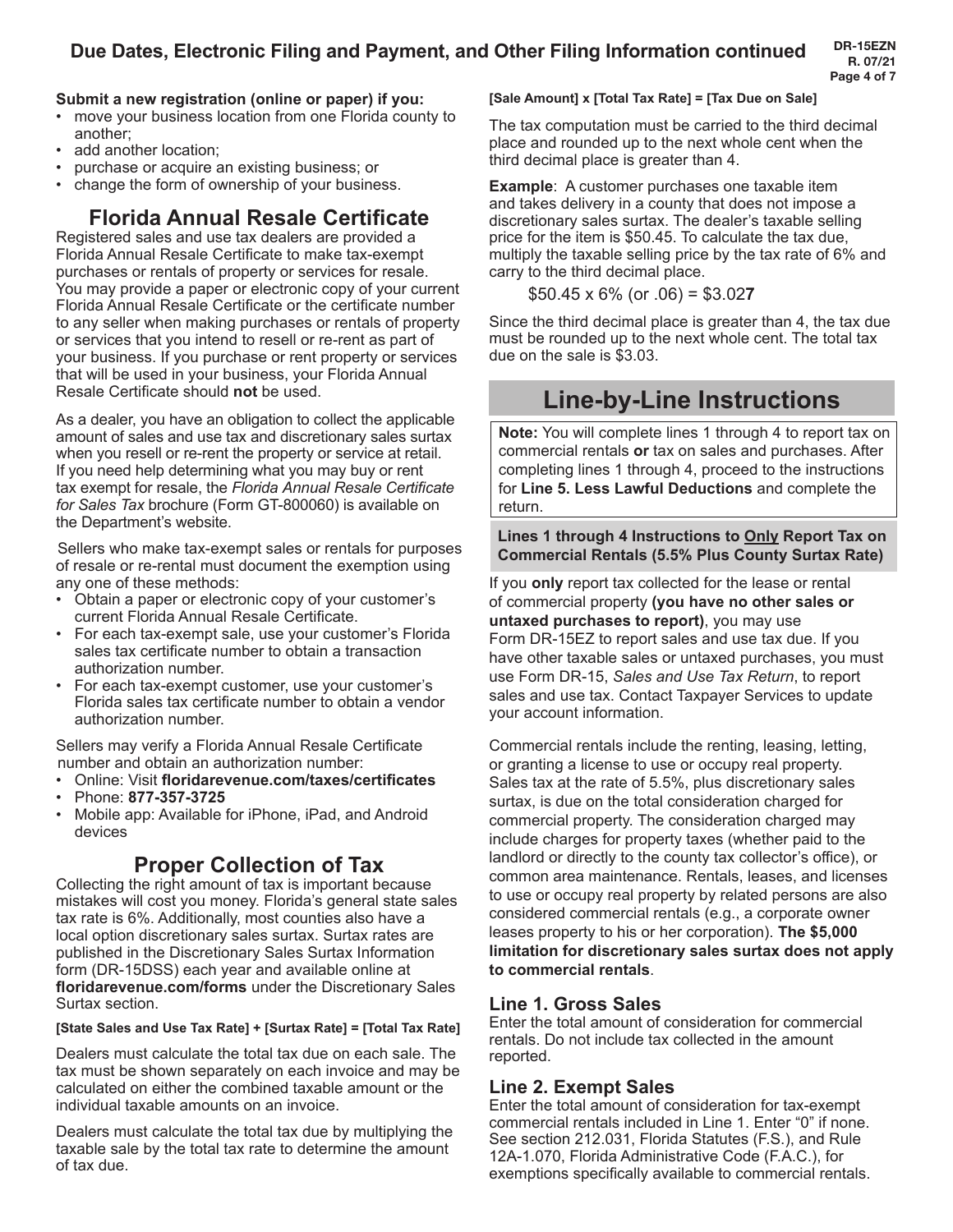#### **Line 3. Taxable Sales/Purchases**

Subtract the amount reported in Line 2 from the amount reported in Line 1 and enter the difference (the taxable amount).

#### **Line 4. Total Tax Due**

Enter the total amount of tax due including discretionary sales surtax due. You must also report all discretionary sales surtax due on Line B.

> **Lines 1 through 4 Instructions to Report Tax on Sales and Purchases**

#### **Line 1. Gross Sales**

Enter the total amount of gross sales. Do not include tax collected in gross sales.

#### **Line 2. Exempt Sales**

Enter the total amount of tax-exempt sales or rentals included in Line 1. Enter "0" if none. Tax-exempt sales are sales for resale, sales of items specifically exempt, and sales to organizations that hold a *Florida Consumer's Certificate of Exemption.*

#### **Line 3. Taxable Sales/Purchases**

To determine Taxable Sales/Purchases (Line 3), subtract Line 2 from Line 1 and then **add any taxable purchases**. Enter the result on Line 3. Any taxable sales and purchases not subject to discretionary sales surtax must also be reported on Line A.

You owe "use tax" on taxable purchases of goods or services you have used or consumed that were:

- **Internet and out-of-state purchases not taxed by the seller and NOT purchased for resale.**
- Out-of-state or local purchases not taxed by a supplier and **NOT** purchased for resale, whether ordered online, from a catalog, or by telephone.
- Taxable items, originally purchased untaxed for resale, which you, your business, or employees used or consumed.

Include use tax and discretionary sales surtax on the return for the reporting period during which you purchased, used, or consumed the item(s).

#### **How to compute Line 3**

| <b>Gross Sales</b>     | \$1,000.00   |
|------------------------|--------------|
| Minus exempt sales     | $-$ \$100.00 |
| Equals taxable sales   | \$900.00     |
| Plus taxable purchases | $+$ \$50.00  |
| Equals Line 3          | \$950.00     |

#### **Line 4. Total Tax Due**

Enter the total tax due including discretionary sales surtax due. Also, report the discretionary sales surtax due on Line B. Use tax must be included on Line 4 of the return for the reporting period during which the item is used or consumed.

#### **Line 5. Less Lawful Deductions**

Enter the total amount of all allowable tax deductions, except sales tax credit memos issued by the Department (reported on Line 6). Lawful deductions include tax refunded by you to your customers for returned goods or allowances for damaged merchandise, tax paid by you on purchases of goods intended for use or consumption but sold by you instead, and any other deductions allowed by law. **Do not include documentation with your return.**

#### **Line 6. Less Department of Revenue Credit Memo**

Enter the total amount of any sales tax **credit memo(s)** issued to you by the Department.

#### **Line 7. Net Tax Due**

Enter the result of Line 4 minus Lines 5 and 6. If negative, enter "0." Claim any remaining balance of lawful deductions on Line 5 of your next return or any remaining credit memo balance on Line 6 of your next return.

**You will not receive a credit** if the total amount of lawful deductions (Line 5) plus the amount of sales tax credit memos (Line 6) is greater than the total tax due (Line 4). If the total amount of lawful deductions plus credits is greater than the total tax due, reduce the amount of lawful deductions and credit memos claimed to equal the total tax due. You may report the remaining amount of lawful deductions and credits (not to exceed the net amount of tax due) on your next return. When you file your FINAL return, complete an *Application for Refund - Sales and Use Tax* (Form DR-26S) to obtain a refund of the credit balance.

#### **Line 8. Less Collection Allowance or Plus Penalty and Interest**

#### **E-file/E-pay to Receive Collection Allowance**  When you file and pay electronically and on time, you are entitled to deduct a collection allowance of 2.5% (.025) of the first \$1,200 of the Net Tax Due (Line 7), **not to exceed \$30**.

You are **not** entitled to a collection allowance if you file your return or make your payment by a method other than electronic means. More information on filing and paying electronically is available at

**floridarevenue.com/taxes/education**.

**If you are entitled to a collection allowance**, you may choose to donate the allowance to the Educational Enhancement Trust Fund. This fund is used to purchase up-to-date technology for classrooms in local school districts in Florida. If you are eligible and choose to donate your collection allowance to education, check the "donate to education" box and leave Line 8 blank. The Department will calculate the collection allowance and transfer that amount to the Educational Enhancement Trust Fund. You must make this choice on **each** original and timely filed electronic return. You cannot make this choice after your electronic return is filed.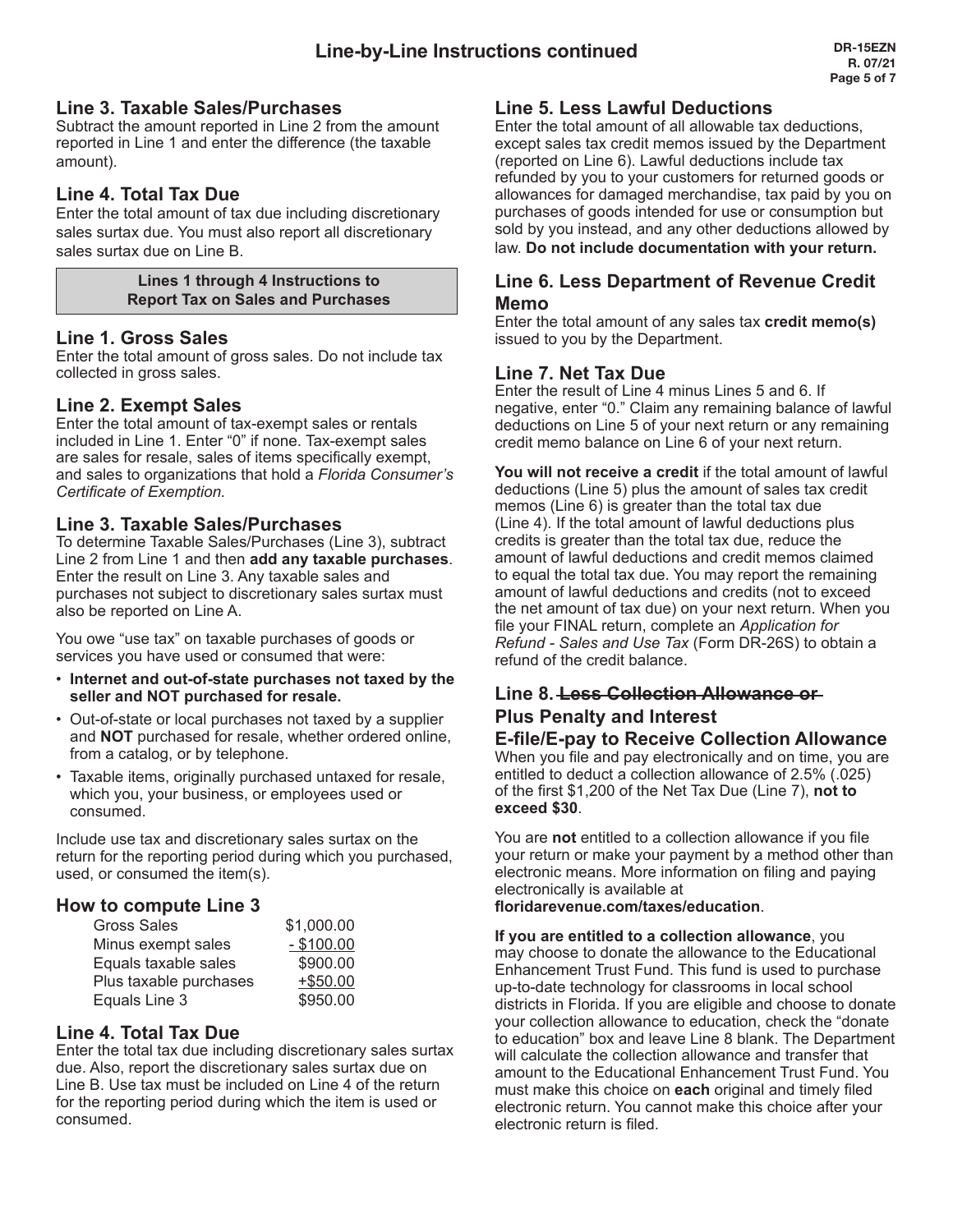#### **Penalty**

For late returns and payments, the penalty is either:

- A minimum of \$50 if 10% of Line 7 is less than \$50, or
- 10% of the amount due on Line 7.

If your return or payment is late, the minimum penalty is \$50 **even if you file a late return with no tax due**.

#### **Interest**

If your payment is late, you owe interest on the Net Tax Due (Line 7). Florida law provides a floating rate of interest for late payments of taxes and fees due, including discretionary sales surtax. Interest rates, including daily rates, are published in Tax Information Publications that are updated semiannually on January 1 and July 1 each year and available on the Department's website at **floridarevenue.com/taxes/rates**.

#### **Line 9. Amount Due With Return**

If you file and pay electronically and on time and do not donate your collection allowance to education, enter the result of Line 7 minus collection allowance on Line 9. If you file late or pay late, enter the result of Line 7 plus penalty and interest on Line 9.

The amount due on Line 9 is the amount you owe. **Enter the amount from Line 9 on the front of your return.**

## **Discretionary Sales Surtax Information Lines A – B**

If you sell, rent, deliver, or receive taxable merchandise or services in or at a location within a county imposing a discretionary sales surtax, you are required to collect surtax at the rate imposed in the county where the merchandise or service is delivered. The discretionary sales surtax also applies to the rental of real property and transient rentals and is collected at the county rate where the property is located.

**NOTE: If you make sales or deliveries into any county with a different surtax rate, you cannot file a DR-15EZ return and must file Form DR-15 instead. Please contact the Department immediately by calling Taxpayer Services at 850-488-6800, Monday through Friday, excluding holidays.**

Most counties impose a local option discretionary sales surtax that must be collected on taxable transactions. You must collect discretionary sales surtax along with the 6% state sales tax and send both taxes to the Department.

Current discretionary sales surtax rates for all counties are listed on Form DR-15DSS, *Discretionary Sales Surtax Information*, available on the Department's website.

If your business location is in Florida, the discretionary sales surtax rate printed on your tax returns is the rate in effect for the county where your business is located. If your business is located outside of Florida, no discretionary sales surtax rate is printed on your returns. However, all dealers must collect discretionary sales surtax on taxable sales when the transaction occurs in, or delivery is into, a county that imposes a surtax. Use the chart below to help you determine when and at what rate to collect discretionary sales surtax.

The surtax applies to the first \$5,000 of the sales amount on any item of tangible personal property. **The \$5,000 limitation does not apply to rentals of real property, transient rentals, or services.**

**Include discretionary sales surtax with tax reported on Lines 1 - 4 of your DR-15EZ return. Do not send discretionary sales surtax collections to the county tax collector's office.**

Use the Department's Address/Jurisdiction database to determine which county an address is located in. Visit **floridarevenue.com/taxes/pointmatch**.

## **Line A. Taxable Sales and Purchases NOT Subject to DISCRETIONARY SALES SURTAX**

On the back of your return, on Line A, enter the total of all sales and purchases not subject to discretionary sales surtax. This normally consists of sales of single items that exceed the \$5,000 discretionary sales surtax limit. Do **NOT** include exempt sales reported on Line 2. Commercial rentals are not subject to the \$5,000 discretionary sales surtax limit. The example for Line A illustrates a transaction where the \$5,000 limit applies and what information should be reported on Line A.

| If a selling dealer located in any<br><b>Florida county</b>                                                                    | with a discretionary surtax            | sells and<br>delivers | into the county where the<br>selling dealer is located     | surtax is collected at the county rate<br>where the delivery is made |
|--------------------------------------------------------------------------------------------------------------------------------|----------------------------------------|-----------------------|------------------------------------------------------------|----------------------------------------------------------------------|
|                                                                                                                                | with or without a discretionary surtax |                       | into counties with different<br>discretionary surtax rates | surtax is collected at the county rate<br>where the delivery is made |
|                                                                                                                                | with or without a discretionary surtax |                       | into counties without a<br>discretionary surtax            | surtax is not collected                                              |
| If an out-of-state selling dealer                                                                                              |                                        | sells and<br>delivers | into a Florida county with a<br>discretionary surtax       | surtax is collected at the county rate<br>where the delivery is made |
|                                                                                                                                |                                        |                       | into a Florida county without<br>a discretionary surtax    | surtax is not collected                                              |
| *NOTE: If you deliver into any county with a different discretionary surtay rate, you must use Form DR-15 to accurately report |                                        |                       |                                                            |                                                                      |

#### When and at What Rate to Collect Discretionary Sales Surtax (Local Option County Tax) on Taxable Sales

\*NOTE: If you deliver into any county with a different discretionary surtax rate, you must use Form DR-15 to accurately report the discretionary sales surtax you collect.